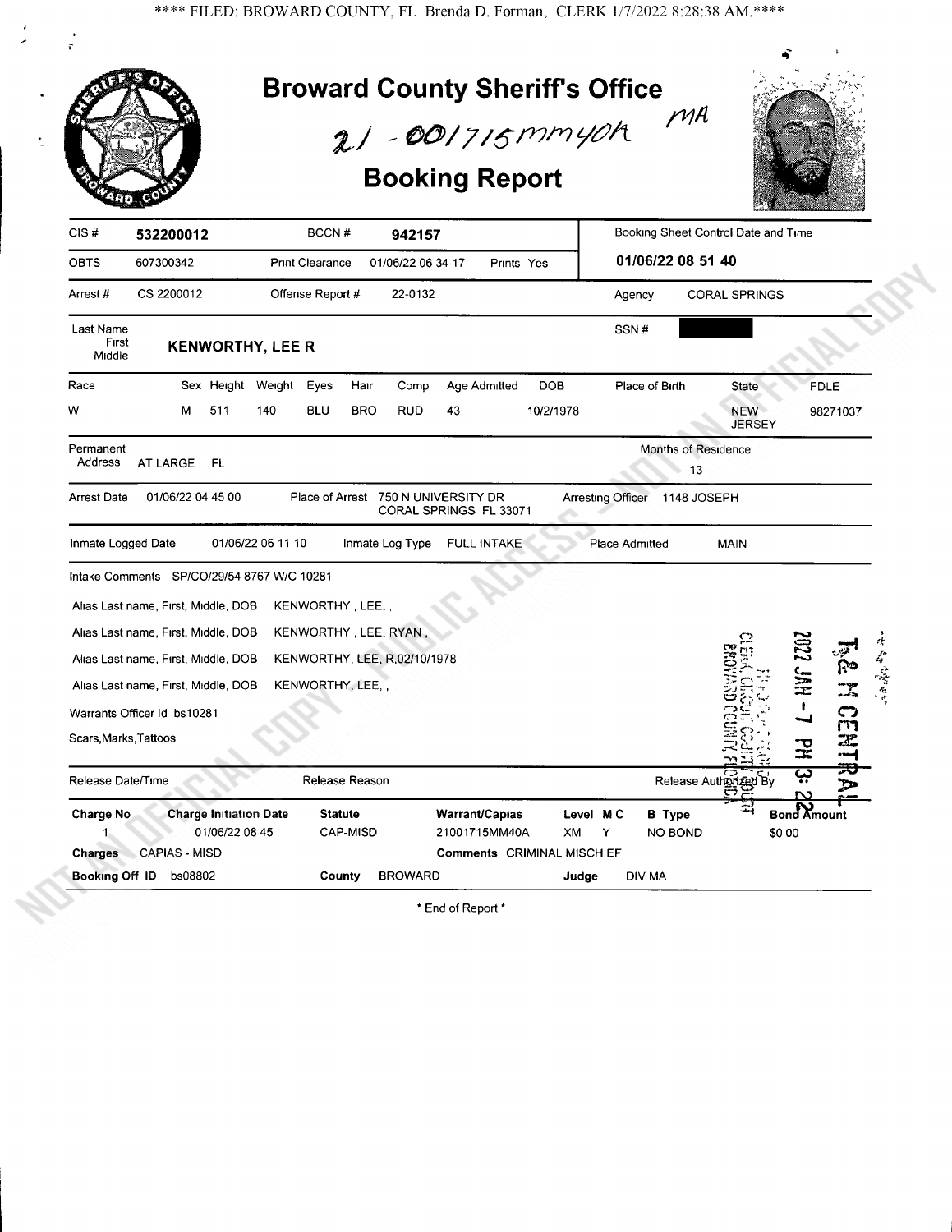| $_{\text{CASE#}}$ 22-0132 |  |
|---------------------------|--|
|                           |  |

割し N I X:

| ◡ | ВТ<br>١L |  | <br>on |  |
|---|----------|--|--------|--|
|   |          |  |        |  |



## ADULT WARRANT SHORT ARREST FORM  $\frac{1}{2}$

| <b>LAST NAME</b><br><b>MIDDLE NAME</b><br><b>BSO NUMBER</b><br><b>FIRST NAME</b><br><b>KENWORTHY</b><br><b>LEE</b><br>R.<br>CS-<br><b>RACE</b><br><b>AGE</b><br><b>DATE OF BIRTH</b><br><b>ADDRESS</b><br><b>SEX</b><br>10/02/1978<br>MALE $ 43 $<br><b>AT LARGE</b><br><b>WHITE</b><br><b>EYES DATE OF ARREST</b><br><b>HAIR</b><br><b>HEIGHT WEIGHT</b><br><b>TIME</b><br><b>PLACE OF ARREST</b><br>BLUE 01/06/2022<br>0445 HOURS<br>5'11<br>140<br><b>BALD</b><br>750 N UNIVERSITY DR CORAL SPRINGS FL 33065<br><b>ARRESTING OFFICER/AGENT</b><br>IDN#<br><b>AGENCY</b><br><b>DIVISION</b> | CERTRAL<br>궆<br><u>ب</u><br>22 |  |
|-----------------------------------------------------------------------------------------------------------------------------------------------------------------------------------------------------------------------------------------------------------------------------------------------------------------------------------------------------------------------------------------------------------------------------------------------------------------------------------------------------------------------------------------------------------------------------------------------|--------------------------------|--|
|                                                                                                                                                                                                                                                                                                                                                                                                                                                                                                                                                                                               |                                |  |
|                                                                                                                                                                                                                                                                                                                                                                                                                                                                                                                                                                                               |                                |  |
|                                                                                                                                                                                                                                                                                                                                                                                                                                                                                                                                                                                               |                                |  |
|                                                                                                                                                                                                                                                                                                                                                                                                                                                                                                                                                                                               |                                |  |
|                                                                                                                                                                                                                                                                                                                                                                                                                                                                                                                                                                                               |                                |  |
| OFC. JOSEPH<br><b>CSPD</b><br>1148                                                                                                                                                                                                                                                                                                                                                                                                                                                                                                                                                            | <b>PATROL</b>                  |  |
| <b>CAPIAS/WARRANT</b><br><b>COURT ORDER BOND SURR.</b><br><b>CHECK</b><br><b>APPLICABLE</b><br>2022-1207593<br><b>BOXES</b><br>WC#                                                                                                                                                                                                                                                                                                                                                                                                                                                            | <b>OTHER</b>                   |  |
| <b>COUNT</b><br><b>OFFENSES CHARGED</b><br><b>CAPIAS#</b><br><b>BOND</b><br><b>NUMBER</b><br><b>WARRANT#</b><br><b>AMOUNT</b><br><b>CASE#</b>                                                                                                                                                                                                                                                                                                                                                                                                                                                 |                                |  |
| <b>CRIMINAL MISCHIEF</b><br><b>NO BOND</b><br>21001715MM40A<br>1                                                                                                                                                                                                                                                                                                                                                                                                                                                                                                                              |                                |  |
|                                                                                                                                                                                                                                                                                                                                                                                                                                                                                                                                                                                               |                                |  |
|                                                                                                                                                                                                                                                                                                                                                                                                                                                                                                                                                                                               |                                |  |
|                                                                                                                                                                                                                                                                                                                                                                                                                                                                                                                                                                                               |                                |  |
|                                                                                                                                                                                                                                                                                                                                                                                                                                                                                                                                                                                               |                                |  |

### COMMENTS:

CONTACTWAS MADE WITH THE ABOVE LISTED DEFENDANT A NCIC/FCIC INQUIRY WAS COMPLETED REVEALING THE DEFENDANT HAD AN OUTSTANDING WARRANT OUT OF BROWARD SHERIFF OFFICE (CONFIRMED) THE DEFENDANT WOULD LATER BE TURNED OVER TO BSO NOTHING FURTHER  $22$  Julk b wh $510$ 

| <b>RELEASE INFORMATION</b> |  |  |
|----------------------------|--|--|
|----------------------------|--|--|

RELEASE REASON:

TIME: BY IDN#

| SPICO/29/54-8767 | $WC = 10a81$ |
|------------------|--------------|

DATE:  $\frac{|\psi \rangle \sqrt{|\psi \rangle + |\psi \rangle}}{|\psi \rangle}$ SERGEANT SIGNATURE

A BALLET HOLD IN 1148

<sup>11111</sup>'lll Bll <sup>l</sup>'Illl 1111111'IlH ll'Iil'Illl'l imIill l'll'l11'Il? lili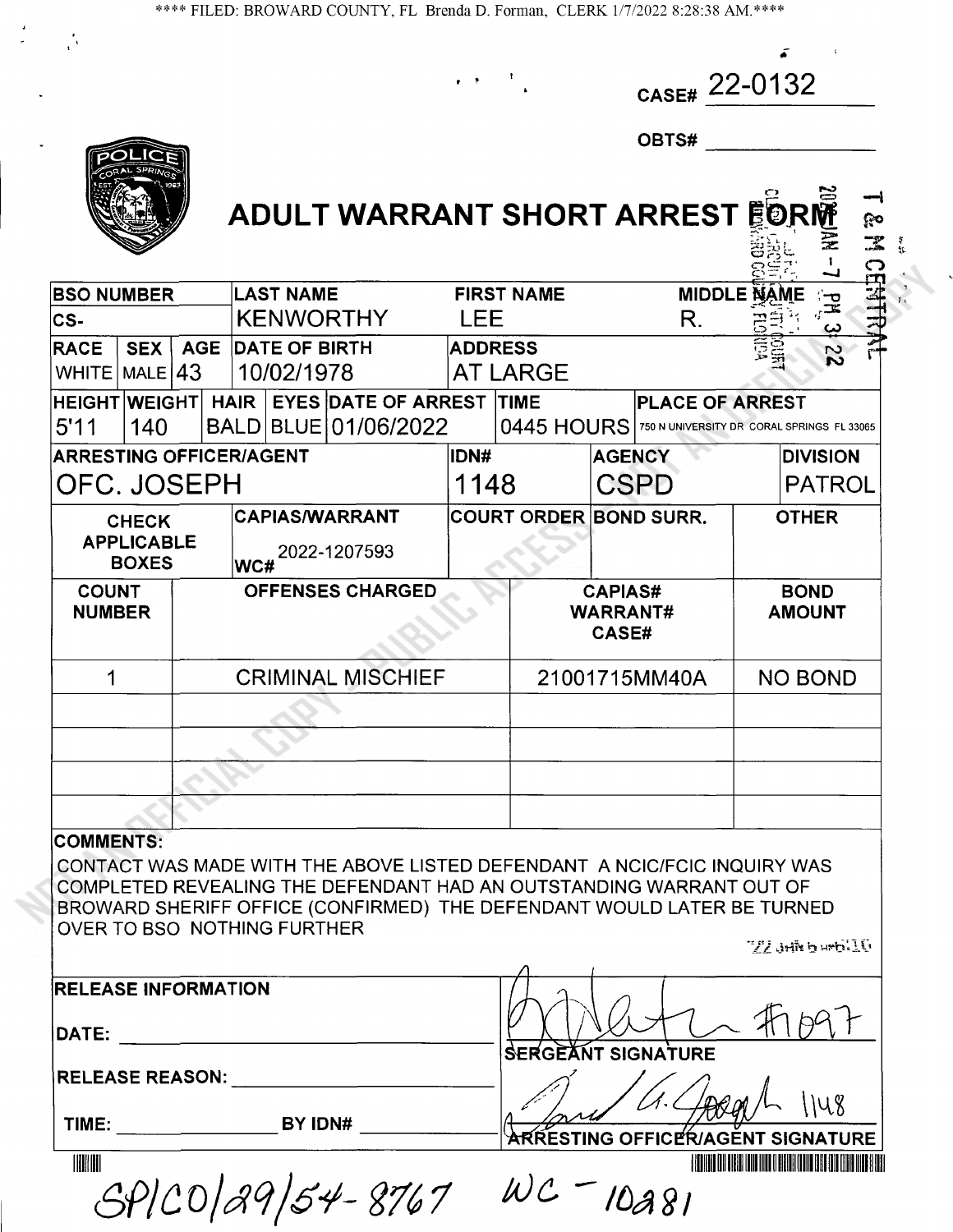\*\*\*\* FILED: BROWARD COUNTY, FL Brenda D. Forman, CLERK 1/7/2022 8:28:38 AM. \*\*\*\*

 $\overline{\mathbf{r}}$ 

 $\angle$  Page 1 of 1

**Broward County Sheriff's Office** 2601 West Broward Boulevard Fort Lauderdale, FL 33312 P (954) 831-8100 F (954) 791-0929

 $N5C6Y40$ **BSO** - Confirmation Report

4.

|                           | Continuation Number WC#2022-1207593 Date Issued<br>01/06/2022 04:36 |                         | Issued By Leveille Natasha [bs19979] |                                 |                                                      |  |
|---------------------------|---------------------------------------------------------------------|-------------------------|--------------------------------------|---------------------------------|------------------------------------------------------|--|
| CORAL SPRINGS PD          | Name/Id/Org OFFICR JOSEPH / 1148 /                                  | Status Complete         |                                      | #1148 CORAL SPRINGS PD. 2 PAGES | Notes NEW ARREST VIA TTY, ARRESTED BY OFFICER JOSEPH |  |
| Case Number 21001715MM40A |                                                                     | Name Kenworthy, Lee     |                                      |                                 |                                                      |  |
| Capus Date $11/8/2021$    |                                                                     | Type Misdemeanor_Capias |                                      | DOB 10/2'1978                   | Race/Gender W/M                                      |  |

**Additional Warrants on Confirmation:** 

NDT AN OFFICIAL COPY - PUBLIC ASSESS - NDT -

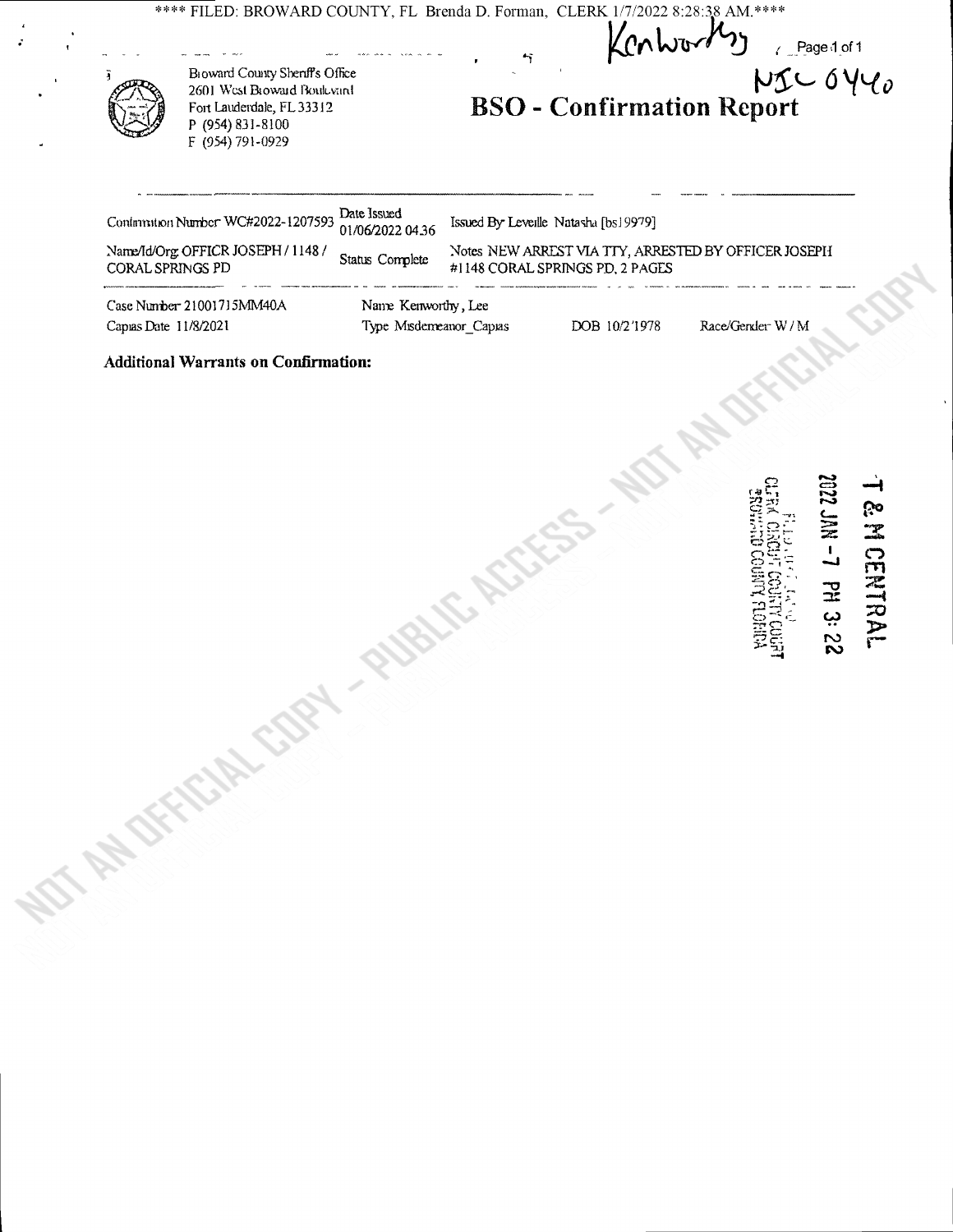<sup>r</sup>' 2210

## THE COUNTY COURT IN AND FOR Kenworthy, Lee BROWARD COUNTY, FLORIDA

WM 10/02/1978 No Show ARRGN Ctl NO BOND Jud<br>
21001715MM40A CAPIAS

BCCN<sup>.</sup> 942157<br>CASE NO 21001715MM40A DIVISION NO MA

TO ALL AND SINGULAR THE SHERIFFS CASE NO 21 CHARGE NO 21001716 CASE NO 21001716 CASE NO OF THE STATE OF FLORIDA, GREETING.

<sup>5</sup> 11'130 BRO BLU

## YOU ARE HEREBY COMMANDED to take, Kenworthy, Lee 2020 Scott Street<br>Hollywood FL 33020

if that person be found in your County, arrest and safely keep so that you may have that person's body before the Judge of our said Court instanter to answer to the charge, filed by the State Attorney of Broward County, of

**UBLIC ASS** 

N. B <sup>1</sup> Criminal Mischief



The Defendant is to be admitted bail as set by Court, at the Court the Court in the sum of  $\frac{1}{2}$   $\frac{1}{3}$  Dollars this 08 Nov 2021 the Court in the sum of  $S$ 

Witness, BRENDA D. FORMAN, Clerk or our said Court, at the Court House at Fort Lauderdale, aforesaid,

RECEIVED THIS CAPIAS ON AND EXECUTED SAME ON BY ARRESTING THE WITHIN NAMED DEFENDANT AND HAVING HIM NOW BEFORE THE COUR1

BRENDA D FORMAN, Clerk

TOTAL SHERIFF'Sf'b,ES\$- .- - -- -------- -BY -

Deputy Sheriff

 $D_{Q}^{2}C_{1}^{11}...C_{Q}^{12}C_{Q}^{11}$  $H^{\text{av}}$  and  $H^{\text{av}}$  is  $\frac{1}{4}$ . The  $\frac{1}{4}$ <sup>i</sup> JUDICIAL k.piny Clerk CIRCUIT  $Q_i$ .  $Q_i$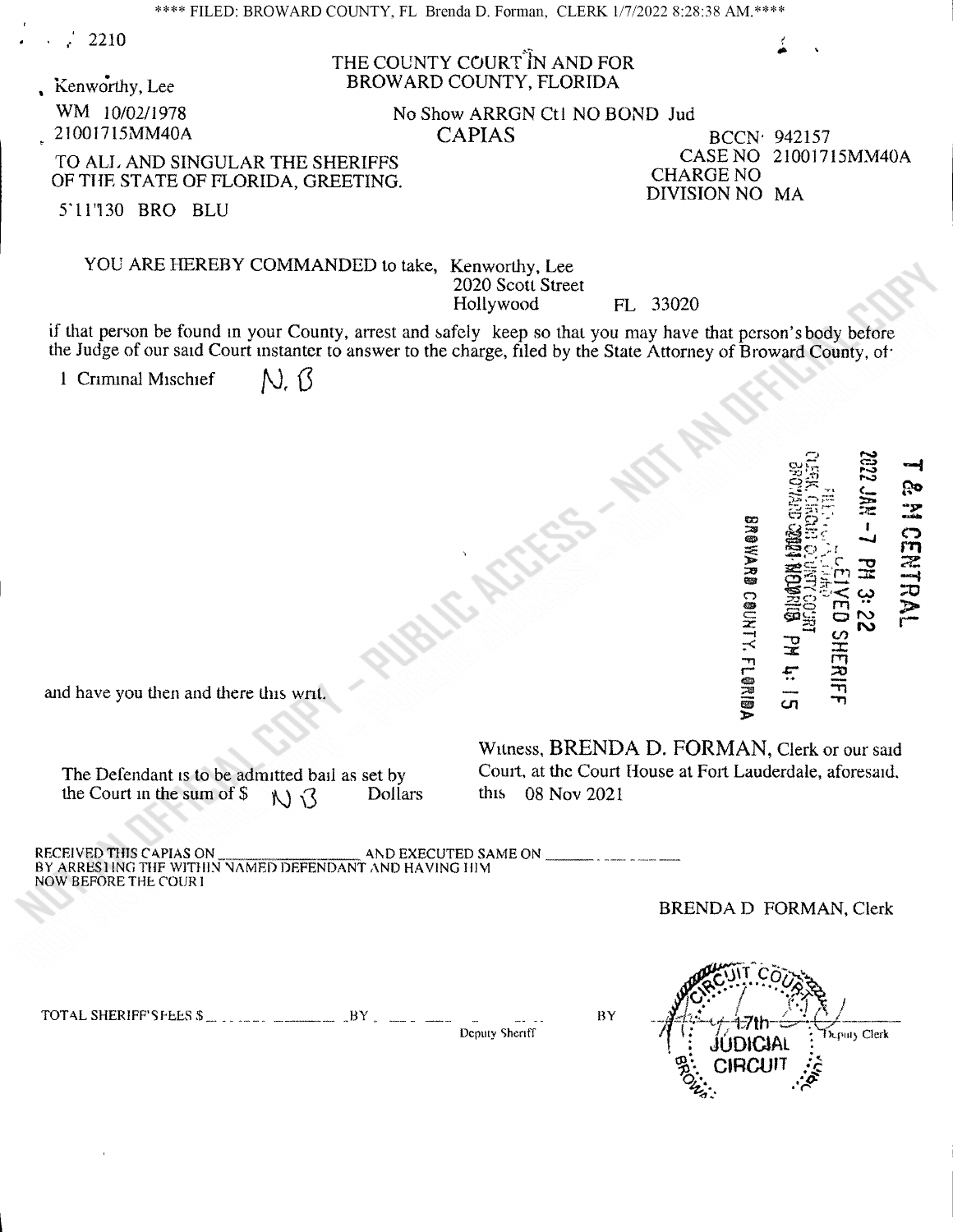| Charges  |                                                                                                                                                                                                                                                                                                                                                                                                                                                                                                                                             |   | <b>CASE FILING CHECK LIST</b><br>Defendant Name Kenworthy<br>DOA $\Delta \sqrt{2}$<br>Case # 2105 - 084030                                                                                                                                                                                                                                                                                                          | Lee          |   |
|----------|---------------------------------------------------------------------------------------------------------------------------------------------------------------------------------------------------------------------------------------------------------------------------------------------------------------------------------------------------------------------------------------------------------------------------------------------------------------------------------------------------------------------------------------------|---|---------------------------------------------------------------------------------------------------------------------------------------------------------------------------------------------------------------------------------------------------------------------------------------------------------------------------------------------------------------------------------------------------------------------|--------------|---|
|          | <b>DOCUMENTS</b>                                                                                                                                                                                                                                                                                                                                                                                                                                                                                                                            |   |                                                                                                                                                                                                                                                                                                                                                                                                                     |              |   |
| 20binson | Probable Cause Affidavit<br>Signed & Witnessed Police Report<br><b>Supplement Reports</b><br>Victim Statement/Affidavit<br><b>Witness Statement</b><br>Defendant's Statement<br><b>Rights Confirmation</b><br>Loitering/Trespass affidavit<br>Crime Scene Report<br><b>Accident Report</b><br><b>Traffic Citations</b><br>Criminal History<br>Photographs #<br><b>Driver License</b><br>Copy of 911 CD/Transcript<br>Original Theft Report<br>Print Hit (Latent Report)<br>Search Warrant/Inventory Return/Aff. for Search Warrant<br>Other | ┑ | NTA J. Peres<br>Officer Affidavit<br>Copy of Injunction<br><b>DUI Refusal</b><br><b>DUI Test Report</b><br><b>FDLE Alcohol Testing Checklis</b><br><b>Breath Test Result</b><br>DUI/Alcohol Influence Repor<br>Shoplifting report<br>Clerk Affidavit<br>Pawn Slip<br>Pawn Affidavit<br>≈<br>BSO Lab Receipt #<br><b>NCIC/FCIC Printout</b><br><b>Medical Records</b><br>Photo Line Up<br>Juvenile Release Agreement | $\mathbf{v}$ | ೯ |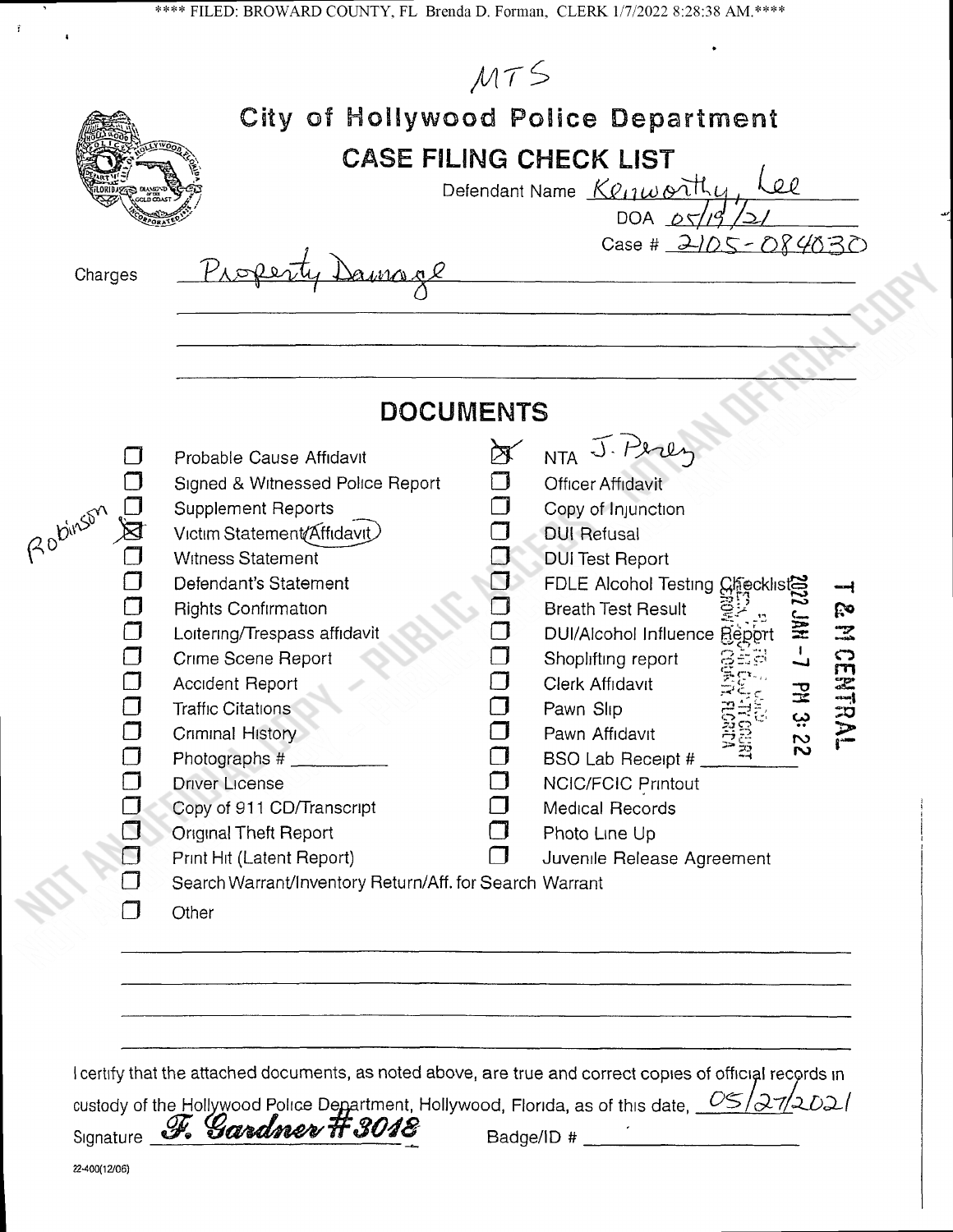|                                                                                                                                                                                                                                                                                                                                                                                                          | **** FILED: BROWARD COUNTY, FL Brenda D. Forman, CLERK 1/7/2022 8:28:38 AM.****                            |                                            |                                           |                                                                                                                                                                                                                                                                                                                                                                                  |                            |                         |                                                                            |                                                           |                                                                          |                                                                                      |
|----------------------------------------------------------------------------------------------------------------------------------------------------------------------------------------------------------------------------------------------------------------------------------------------------------------------------------------------------------------------------------------------------------|------------------------------------------------------------------------------------------------------------|--------------------------------------------|-------------------------------------------|----------------------------------------------------------------------------------------------------------------------------------------------------------------------------------------------------------------------------------------------------------------------------------------------------------------------------------------------------------------------------------|----------------------------|-------------------------|----------------------------------------------------------------------------|-----------------------------------------------------------|--------------------------------------------------------------------------|--------------------------------------------------------------------------------------|
| Check Box if Applicable<br>□PMD <sup>●</sup> □ Military Veteran<br>Defendant Desires Drug Treatment                                                                                                                                                                                                                                                                                                      |                                                                                                            |                                            |                                           | IN THE COUNTY COURT, IN AND FOR BROWARD COUNTY, FLORIDA<br>NOTICE TO APPEAR & INITIAL DISCOVERY EXHIBIT                                                                                                                                                                                                                                                                          |                            |                         |                                                                            |                                                           |                                                                          |                                                                                      |
| IncidentiDate<br>05<br>$d0\lambda$<br>14                                                                                                                                                                                                                                                                                                                                                                 | Agency<br>HOLLYWOOD                                                                                        |                                            |                                           | City                                                                                                                                                                                                                                                                                                                                                                             | HOLLY WOOD                 |                         | <b>AGENCY CASE #</b>                                                       |                                                           | 33-2105-084030                                                           |                                                                                      |
| Defendant Last Name<br>KENWORTHY                                                                                                                                                                                                                                                                                                                                                                         |                                                                                                            | First                                      | EE                                        |                                                                                                                                                                                                                                                                                                                                                                                  |                            | Weight<br>l601bS        | Height                                                                     | Hair<br>BRO                                               | Eyes                                                                     | Race/Sex<br>W                                                                        |
| Address (Street City, State Zip)<br>$2020$ SCOTT                                                                                                                                                                                                                                                                                                                                                         | TYAT                                                                                                       | HOLLSINOOD,FL                              | 330 H                                     | Date and Place of Birth<br>I D<br>o ə                                                                                                                                                                                                                                                                                                                                            | 47                         |                         |                                                                            | Aliases                                                   |                                                                          |                                                                                      |
| Occupation<br>unemplant d                                                                                                                                                                                                                                                                                                                                                                                | Place of Employment                                                                                        |                                            |                                           |                                                                                                                                                                                                                                                                                                                                                                                  |                            | <b>Employment Phone</b> |                                                                            | Phone                                                     | 201-334-7483                                                             |                                                                                      |
| $536 - 78 - 362 - 01$                                                                                                                                                                                                                                                                                                                                                                                    | St/Exp Date<br>2006<br>FU                                                                                  | Scars/Marks/Tattoos                        |                                           |                                                                                                                                                                                                                                                                                                                                                                                  |                            |                         | Social Security # or other I,D                                             |                                                           | OD <sub>P</sub>                                                          |                                                                                      |
| :AMAAE<br>Offenses                                                                                                                                                                                                                                                                                                                                                                                       | <b>UNDER</b><br><b>21N M</b>                                                                               | <b>Counts</b><br>Counts                    |                                           | Statute/Rule/County/Municipal Ordinance                                                                                                                                                                                                                                                                                                                                          |                            |                         | COC 806 13(1)(a)(b)/1D/FAA 1015600/07/13/2021                              |                                                           |                                                                          | Prosecutor's Review/Action File (F) pc to Information (NI), Signafured D., Date      |
|                                                                                                                                                                                                                                                                                                                                                                                                          |                                                                                                            |                                            |                                           | Statute/Rule/County/Municipal Ordinance                                                                                                                                                                                                                                                                                                                                          |                            |                         |                                                                            |                                                           |                                                                          | Prosecutor's Review/Action File (EDor No Information (NI), Signature, I De Date<br>Ξ |
| CO DEFENDANT Last Name                                                                                                                                                                                                                                                                                                                                                                                   | First                                                                                                      |                                            |                                           | <b>DOB</b>                                                                                                                                                                                                                                                                                                                                                                       |                            | Race/Sex                | Offenses                                                                   |                                                           |                                                                          |                                                                                      |
| In the name of Broward County, Florida The undersigned certifies that he or she has just and reasonable grounds to believe, and does believe,<br>J0d<br> 9 <br>that on $_{\text{(date)}}$ 05                                                                                                                                                                                                             | (time)                                                                                                     |                                            |                                           |                                                                                                                                                                                                                                                                                                                                                                                  |                            |                         | DAM OPM LOCAtion 890N +Pd. HHV                                             |                                                           | Horroward!                                                               | 3342                                                                                 |
| in Broward County, FL, the above named defendant committed the above offenses charged, in that the defendant did<br>(Narrative)(If traffic stop include reasons for stop)(Include defendant's verbal statements)                                                                                                                                                                                         |                                                                                                            |                                            |                                           |                                                                                                                                                                                                                                                                                                                                                                                  |                            |                         | time, attiles responded                                                    |                                                           |                                                                          |                                                                                      |
|                                                                                                                                                                                                                                                                                                                                                                                                          | lotertion rulence a cisterbance. Upon arriver,                                                             |                                            |                                           |                                                                                                                                                                                                                                                                                                                                                                                  |                            |                         | atiens observe                                                             |                                                           |                                                                          |                                                                                      |
| moving rincle                                                                                                                                                                                                                                                                                                                                                                                            |                                                                                                            | a siwer in color                           |                                           | 9018 Fer                                                                                                                                                                                                                                                                                                                                                                         |                            |                         | VIN# 2+MPK 3K8                                                             |                                                           |                                                                          |                                                                                      |
| and Defendant's                                                                                                                                                                                                                                                                                                                                                                                          | $\mathcal{N}$                                                                                              | put / NWer d                               | merliriasks canuse                        | the retricle                                                                                                                                                                                                                                                                                                                                                                     |                            |                         | JUDAAM KOSTUSES.<br>TCAMIO mutty to wit.                                   |                                                           | ぐづいせづく                                                                   |                                                                                      |
| Narrative<br>rear to                                                                                                                                                                                                                                                                                                                                                                                     | Ownu a                                                                                                     | ŋ                                          |                                           | ola 5+7                                                                                                                                                                                                                                                                                                                                                                          | garbaal                    | 'Ü A                    |                                                                            |                                                           |                                                                          | Unit-Sins                                                                            |
|                                                                                                                                                                                                                                                                                                                                                                                                          | +1 17                                                                                                      | $rd/PP \approx 0.00$                       | $dHn_c$                                   |                                                                                                                                                                                                                                                                                                                                                                                  |                            | H                       | 'S rn <i>a Fmi</i> ll                                                      |                                                           | $\widehat{G}$ $\widehat{G}$                                              |                                                                                      |
| $\mathcal{I}$ whs<br>06 y<br>VVT<br>Expeleased by undersigned attesting BOOKING OFFICER whose<br>reasonable cause is derived from the attached probable cause                                                                                                                                                                                                                                            | $Jf + \omega$                                                                                              |                                            | for the presence of cannabis, amount      | TH LEAN CLOST WAS GOLDYC<br>□ CANNABIS presumptively tested POSITIVE / NEGATIVE                                                                                                                                                                                                                                                                                                  |                            |                         | + positive hydentified<br>$\Box$ For THEFT value of property<br>taken from | ా                                                         | wās \$                                                                   | $\overline{\nu}$                                                                     |
| affidavit incorporated by reference herein<br>$\Box$ TRESPASS warning given by $\Box$                                                                                                                                                                                                                                                                                                                    |                                                                                                            | CCN/ID                                     |                                           |                                                                                                                                                                                                                                                                                                                                                                                  |                            |                         |                                                                            | (Case No:                                                 |                                                                          | ⊊ર                                                                                   |
| Name (Last First, Middle)<br>Phone# (Business/Home)                                                                                                                                                                                                                                                                                                                                                      |                                                                                                            | Email                                      | Stregt-City and State, Zip                | BRONS NEST CT #308                                                                                                                                                                                                                                                                                                                                                               |                            |                         |                                                                            | Räce/Se.<br>Other Contract Info                           |                                                                          | <b>DOB-</b>                                                                          |
| Victim/Witness<br>Name (Last, First, Middle)                                                                                                                                                                                                                                                                                                                                                             |                                                                                                            |                                            | Street-City and State, Zip                |                                                                                                                                                                                                                                                                                                                                                                                  |                            | 62771, FL. 33467        | 77                                                                         | Race7Sex                                                  |                                                                          |                                                                                      |
| Phone# (Business/Home)                                                                                                                                                                                                                                                                                                                                                                                   |                                                                                                            | Ernail                                     |                                           |                                                                                                                                                                                                                                                                                                                                                                                  |                            |                         |                                                                            | Other Contact Fire                                        | N<br>Z                                                                   |                                                                                      |
| YOU MUST APPEAR on.<br>Defendant<br>Broward County Courthouse, 201 S E 6th Street Fort Lauderdale Florida 33301<br>□ North Regional Satellite Courthouse 1600 W Hillsboro Boulevard Deerfield Beach Florida 33442<br>$\Box$ West Regional Satellite Courthouse 100 N Pine Island Road Plantation Florida 33324<br>South Regional Satellite Courthouse 3550 Hollywood Boulevard, Holly vood Florida 33021 | <b>DO</b>                                                                                                  | $\mathbb{Z}_{\ell^m}$ at Room $\sqrt{220}$ | _ at                                      | I AGREE TO APPEAR AT THE TIME AND PLACE DESIGNATED TO THE LEFT TO ANSWER THE OFFENSE CHARGED I<br>UNDERSTAND THAT SHOULD I WILLFULLY FAIL TO APPEAR BEFORE THE COURT AS REQUIRED BY THIS NOTICE TO<br>APPEAR, I MAY BE HELD IN CONTEMPT OF COURT AND A WARRANT FOR MY ARREST SHALL BE ISSUED I AM ALSO IN<br>RECEIPT OF FHIS INITIAL DISCOVERY EXHIBIT<br>Signature of Defendant |                            |                         |                                                                            |                                                           |                                                                          |                                                                                      |
| I swest the abo<br>and belies and contains a complete list of witnesses and evidence at this time<br>Officer<br>Signature of Office                                                                                                                                                                                                                                                                      | atements and any attached hereto are true and correct to the best of my knowledge<br>Print Name of Officer |                                            |                                           | Sworn to and subscribed before me on<br>Stamp/Aame of person administering oatn<br>CX 440                                                                                                                                                                                                                                                                                        | クル                         |                         |                                                                            | □ Deputy Clerk<br>Maw Enforcement/<br>Corrections Officer | by the attesting officer who is personally known to me,<br>Notary Public | State of Florida                                                                     |
| awyhija<br>Agency<br><b>VICTIM AFFIDAVIT</b>                                                                                                                                                                                                                                                                                                                                                             | CCNAD 3U07                                                                                                 |                                            |                                           | Signature of person administering oath                                                                                                                                                                                                                                                                                                                                           | Sworn to and subscribed on |                         | <b>20S</b><br>Ð                                                            |                                                           |                                                                          | Right Thumb Print/ Photo                                                             |
| and correct to the best of my knowledge and belief and $\log$ po $\Box$ po NOT desire to prosecute<br>Victim                                                                                                                                                                                                                                                                                             |                                                                                                            |                                            | Iswear that the above statements are true |                                                                                                                                                                                                                                                                                                                                                                                  |                            |                         | before me the altesting law enforcement officer                            |                                                           |                                                                          |                                                                                      |
| Signature of victim<br>Continued on attached page(s)<br>Copies White Clerk                                                                                                                                                                                                                                                                                                                               | E Attached statements reports incorporated herein<br>Yellow State                                          |                                            | Pink - Agency                             | Signature<br>MINTA Only                                                                                                                                                                                                                                                                                                                                                          |                            | aw Anfolcentent Officer | Gold - Defendant                                                           |                                                           |                                                                          |                                                                                      |
|                                                                                                                                                                                                                                                                                                                                                                                                          |                                                                                                            |                                            | Page 1 of                                 |                                                                                                                                                                                                                                                                                                                                                                                  |                            |                         |                                                                            |                                                           |                                                                          | NTA-IDE new 9/09                                                                     |